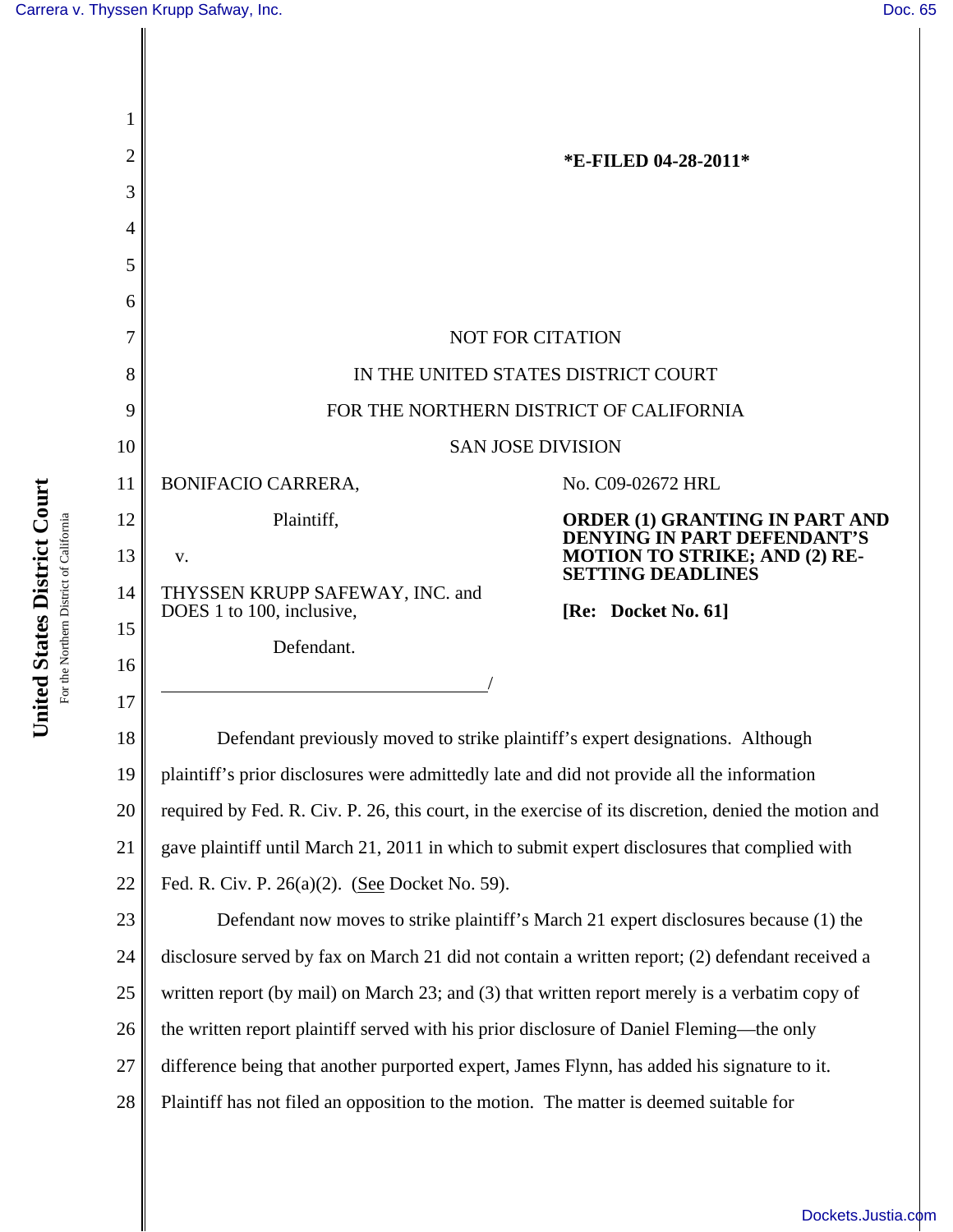3

4

5

6

7

8

9

10

11

15

16

17

18

19

20

21

22

23

24

25

26

27

28

1 2 determination without oral argument, and the May 3, 2011 hearing is vacated. Civ. L.R. 7-1(b). Upon consideration of the moving papers, this court rules as follows:

Although defendant did not receive the written report until March 23, the court finds that defendant was not seriously prejudiced by the two-day delay. Nevertheless, the court also finds that plaintiff did not comply with Fed. R. Civ. P. 26 by having Flynn simply add his signature to the report prepared by Fleming. See Fed. R. Civ. P.  $26(a)(2)(B)$ . Moreover, at the motion hearing on defendant's prior motion to strike, plaintiff indicated to the court that he intended to proceed only with Fleming. Accordingly, defendant's motion to strike is granted as to Flynn and denied as to Fleming.

Defendant shall have until **May 20, 2011** to serve rebuttal expert reports, if any. The expert discovery cutoff is extended to **June 20, 2011**.

12 13 14 The last date to hear motions re experts or expert disclosures (including any motions under Daubert v. Merrell Dow Pharmaceuticals, Inc., 509 U.S. 579 (1993)) is re-set for **August 9, 2011, 10:00 a.m.**

All other deadlines set in the court's March 8, 2011 Order (Docket No. 59) remain unchanged.

SO ORDERED.

Dated: April 28, 2011

 $\overline{a}$ HOWARD **F**/LLOYD UN<mark>I</mark>TED STATES MAGISTRATE JUDGE